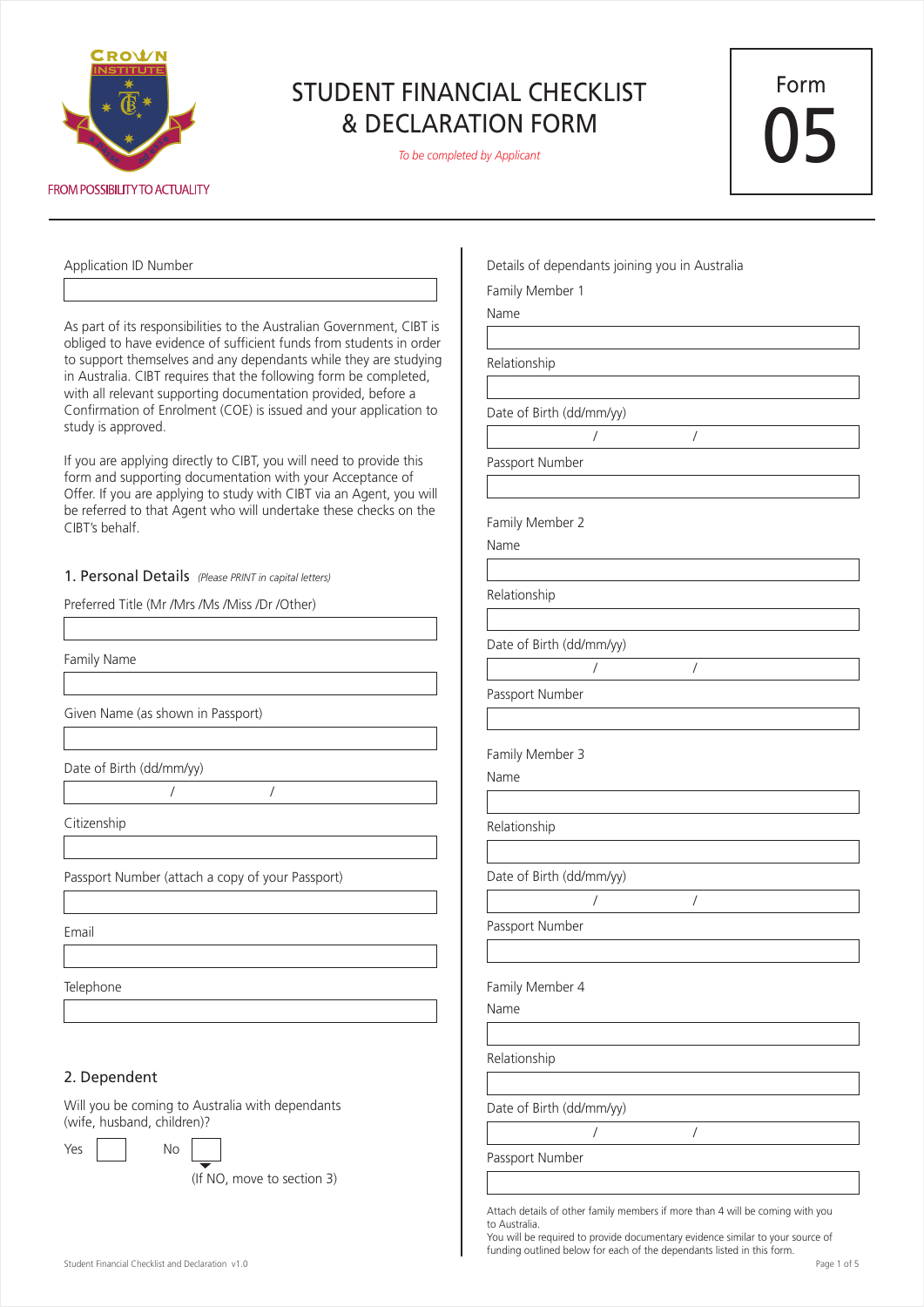

*To be completed by Applicant*

Form 05

#### 3. Details of Funding Source

Who will be paying your fees and living expenses while you are studying in Australia at CIBT?

If you will be funding your studies by a combination of sources, please check all relevant boxes.

Please complete the declaration for each funding source as relevant in Sections A – D of this form.



Private Sponsor (e.g. family member) *You must complete Section A below*

Bank Loan *You must complete Section B below*

Self-Funded *You must complete Section C below*

Approved government, institutional, or corporate sponsor *You must complete Section D below*

Other sources (please explain and provide evidence)

## Source of Funding Declaration

#### A. PRIVATE SPONSOR (e.g. family member)

Sponsor details

Family Name

First Name(s)

Date of Birth (dd/mm/yy)

Citizenship

Relationship to Applicant

Passport Number (please attach copy)

**Occupation** 

Self-Employed | Employee

Name of Employer

Position Held

Address of Employer

Website of Employer

Telephone Number of Employer

Name of Manager / Supervisor

Telephone Number of Manager / Supervisor

Email of Manager /Supervisor

OR

Name of Business

Position Held

Address of Business

Website

Telephone Number

Name of Referee in Accounts or Finance Section

Telephone Number of Referee

Email of Referee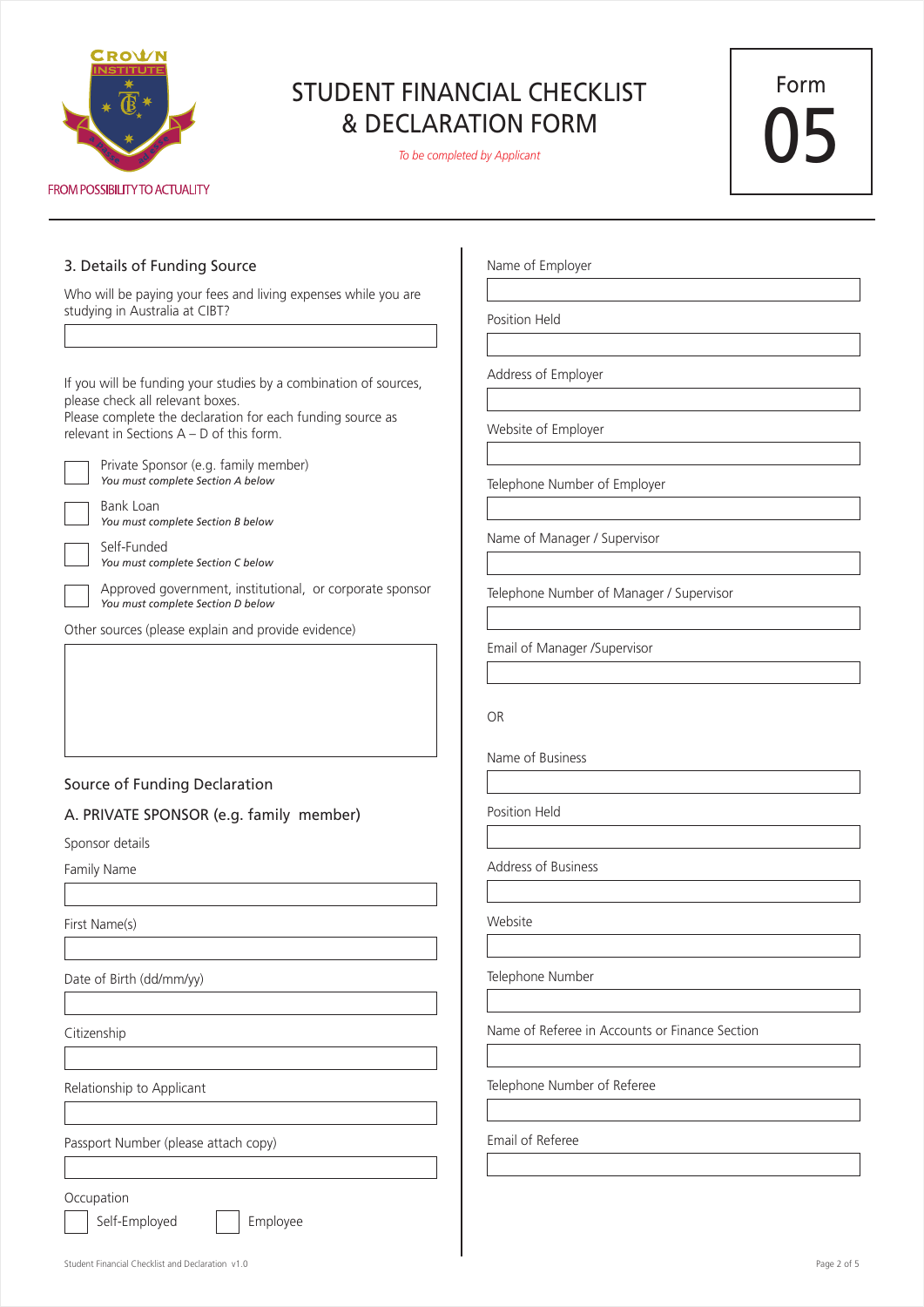

*To be completed by Applicant*

Form 05

## Your Sponsor must sign the following declaration.

Sponsor Declaration

declare that I have the financial means to provide support for  $\vert$  (Name of Student) for the duration of his /her studies in Australia, at a level of no less than the cost of the tuition fee for the course and living expenses while in Australia.

I understand that the course tuition fees for the program/s he/she is undertaking is for one or more required programs (e.g. for package offers such as English + VET courses).

| Program 1 AUD       | per year   |
|---------------------|------------|
| the course duration | year/month |
| Program 1 AUD       | per year   |
| the course duration | year/month |
| Program 1 AUD       | per year   |
| the course duration | year/month |

I understand that the living expenses will not be less than approximately AUD18,610 per year for students living in Australia and studying at CIBT

I have not imposed any requirement on the student I am sponsoring to repay this loan while she or he is still in Australia.

I further understand that the student cannot rely on the proceeds of paid employment in Australia to reduce the amount for which I am required to sponsor him or her. I agree to inform the Institutes and the student of any changes in my circumstances which may impact on my ability to maintain the level of financial support I have agreed to.

I understand that the Institutes or its agent may contact anyone nominated above as my employer, supervisor, manager or referee to verify the details provided.

 / / Signature Date

#### B. BANK LOAN

Name of Bank

Bank Address

Name of Bank Manager

Telephone Number of Bank Manager

Total Amount of Loan

Date of Disbursal of Loan into your Bank Account

Payment 1

Date (dd/mm/yy)



Amount

Is this the full amount?

Yes No (If you answered NO, complete additional payment dates below

Payment 2

Date (dd/mm/yy)

/ /

/ /

Amount AUD

#### Payment 3

Date (dd/mm/yy)

Amount AUD

Please attach a copy of the loan agreement (including the amount, the date of disbursal, the loan conditions including term and commencement, duration and level of repayments required) and evidence of the loan disbursement into a bank account in your or your parents' names.

Where the loan has not been disbursed, you should note what source of funding you are relying on to make your first tuition payment, by completing Section A, C or D and provide evidence of disbursement of loan no later than the Semester's Fees Due Date.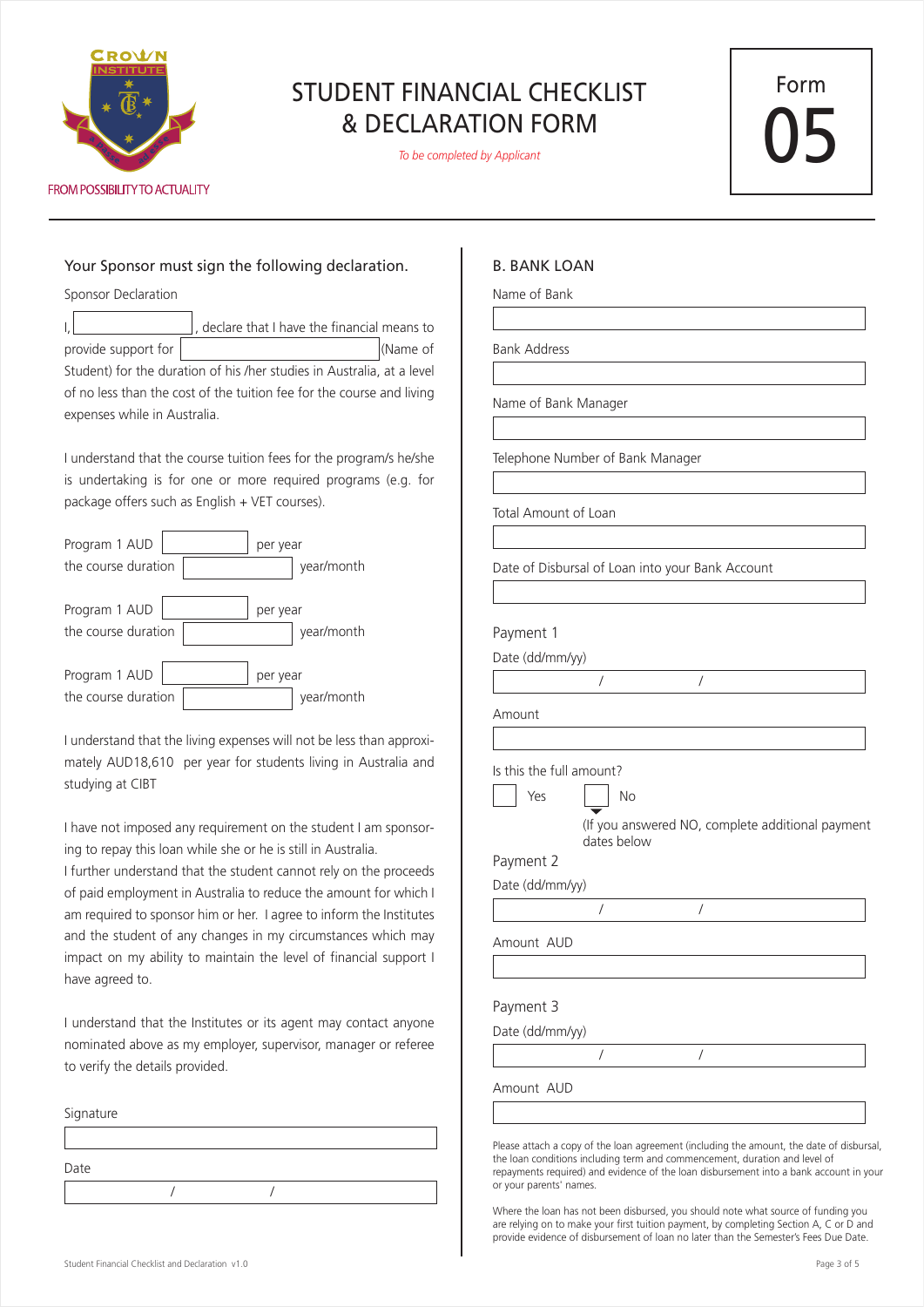

*To be completed by Applicant*

Form 05

#### C. SELF-FUNDED

Name of Employer

To be eligible for this category (even for partial self-funding) you must have been in paid employment for a minimum of two years full-time AND/OR a business owner. Please provide relevant supporting evidence which may include a copy of bank statement or evidence of a fixed term deposit. If your fixed term deposit is less than 3 months, please provide a source of fund.

Complete all relevant sections as they apply to you.

#### 1. Full-time/Part-time Employment

If you have been in paid full-time or part-time employment, complete the following. If you have additional employers, show the details required below on your curriculum vitae/resume which must be attached.

| <b>IVALLIC OF EMPIOYCI</b>                |                                                |
|-------------------------------------------|------------------------------------------------|
|                                           |                                                |
| Position Held                             |                                                |
|                                           |                                                |
| Length of Employment                      |                                                |
| year                                      | months                                         |
| Address of Employer                       |                                                |
|                                           |                                                |
| Website of Employer                       |                                                |
|                                           |                                                |
| Name of Manager or Supervisor             |                                                |
|                                           |                                                |
| Telephone Number of Manager or Supervisor |                                                |
|                                           |                                                |
| Email of Manager or Supervisor            |                                                |
|                                           |                                                |
| Current Annual Salary                     |                                                |
|                                           |                                                |
|                                           |                                                |
| 2. Business Owner                         |                                                |
| $\sigma = 1.02$ and $\sigma = 1.00$       | $\mathbf{r}$ and $\mathbf{r}$ and $\mathbf{r}$ |

Complete if you are the owner of a small or family business.

Name of Business

Position Held

Address of Business

Website

Telephone Number of Business (Reception)

Name of Referee in Accounts or Finance Section

Telephone Number of Referee

Email of Referee

#### D. APPROVED GOVERNMENT, INSTITUTITONAL OR COPRORATE SPONSORSHIP

To be eligible for this category, the organization must be approved as a sponsor by CIBT, and agree to pay fees directly to the Institute.

Name of Sponsoring Organisation

Details of a Senior Contact within the Organisation

Name

Position

Telephone Number

Email Address

Are Tuition Fees Guaranteed to be Paid in Full?

Yes No

Value of stipend for Living Costs:

AUD per year

You must attach documentary evidence of this scholarship, including a financial guarantee or other proof of sponsorship, including any sponsorship amounts and conditions.

If you are bringing dependants, has your stipend been adjusted to cover their living expenses?

No